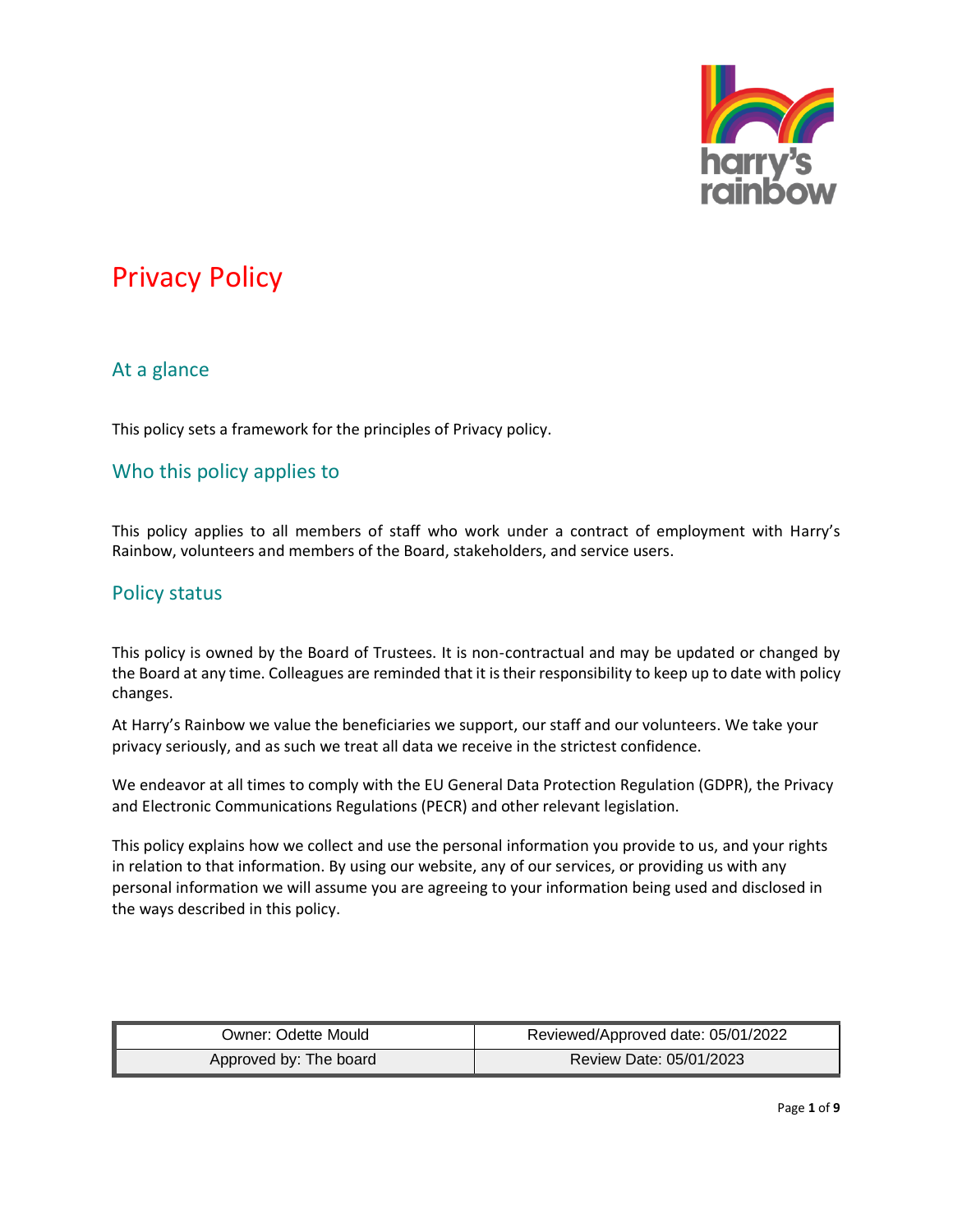

### How do we collect personal information?

We collect data and process data when you:

- Complete a contact form online on our website, for example, a Registration Form
- Complete an online or printed booking form, for example to book a stay at our Rainbow Retreat or a trip
- Complete an online or printed questionnaire
- Discuss your enquiry with a member of staff, for example our Family Liaison Officer
- Use or view our website via your browser's \*cookies

We also receive personal information indirectly, from the following sources in the following scenarios:

- fundraising platforms such as JustGiving or Virgin Money or a ticket selling organisation such as Eventbrite.
- Referrals made on your behalf such as from schools

| Owner: Odette Mould    | Reviewed/Approved date: 05/01/2022 |
|------------------------|------------------------------------|
| Approved by: The board | Review Date: 05/01/2023            |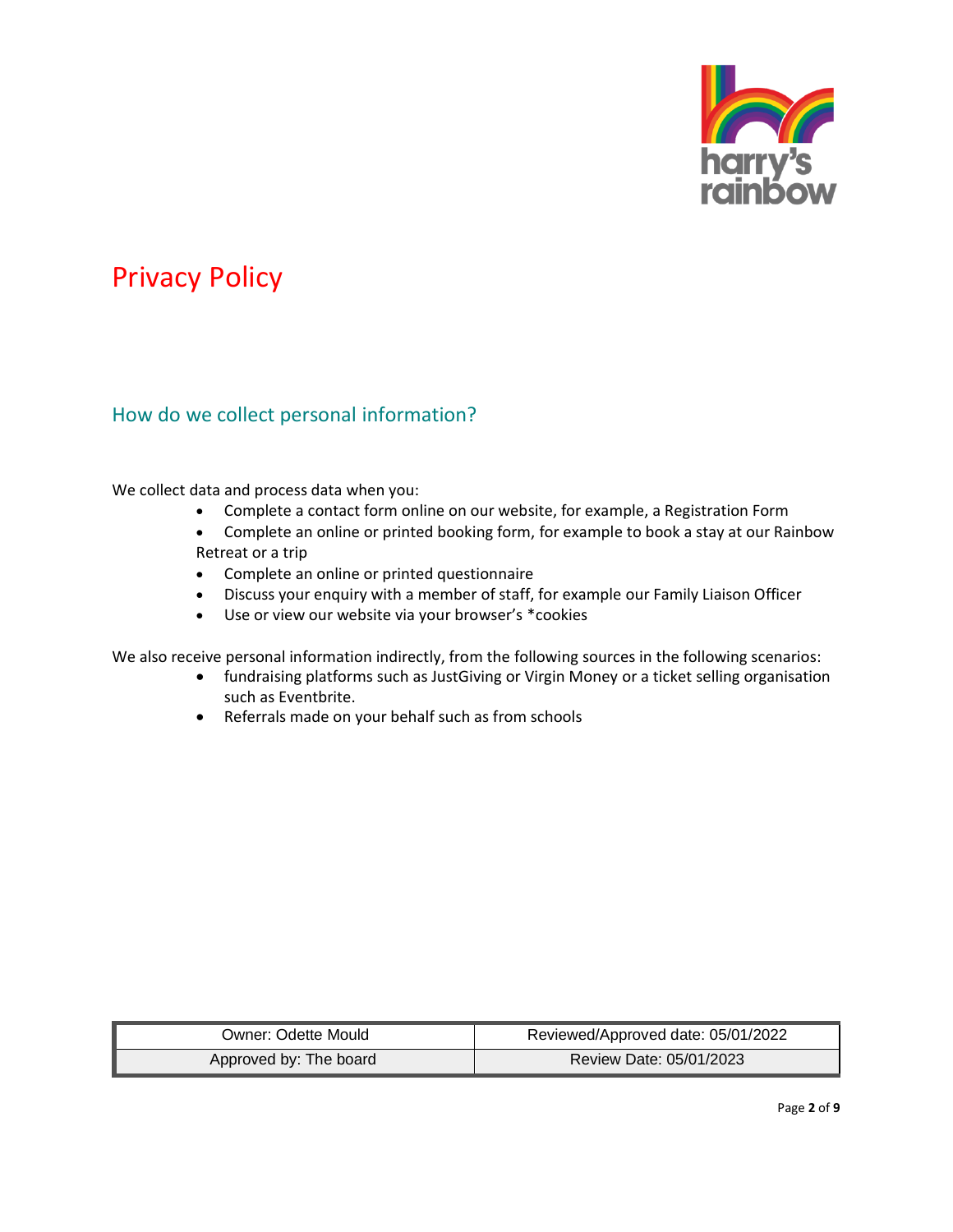

## What personal information do we collect, why do we collect it and how do we use it?

Under the General Data Protection Regulation (GDPR), the lawful basis we rely on for processing this information are:

• (a) Your consent. You are able to remove your consent at any time. You can do this by contactin[g odette@harrysrainbow.co.uk](mailto:odette@harrysrainbow.co.uk) OR [dataprotection@harrysrainbow.co.uk](mailto:dataprotection@harrysrainbow.co.uk)

#### *We have listed below the types of identifiers and the personal information we may request and hold*

#### **Beneficiaries**

The data collected and stored from our beneficiaries is used by Harry's Rainbow for our records and to assist us with providing, assessing, and measuring the support we provide, and for administration of our activities. This information includes;

- For the main registrant and additional adults (i.e., parent/care giver): name, address, date of birth, other personal identifiers, special category data, email address, telephone number, characteristics, ethnicity, any other data relevant to the purpose of registration
- For the child or young person: name, address, date of birth, characteristics, ethnicity, disabilities and additional needs, school, and activities attended, support provided and any other data relevant to the purpose of registration and support thereafter
- For the deceased: name and date of birth, the cause of death and other relevant information to help us ascertain the support needs of the family.

| Owner: Odette Mould    | Reviewed/Approved date: 05/01/2022 |
|------------------------|------------------------------------|
| Approved by: The board | Review Date: 05/01/2023            |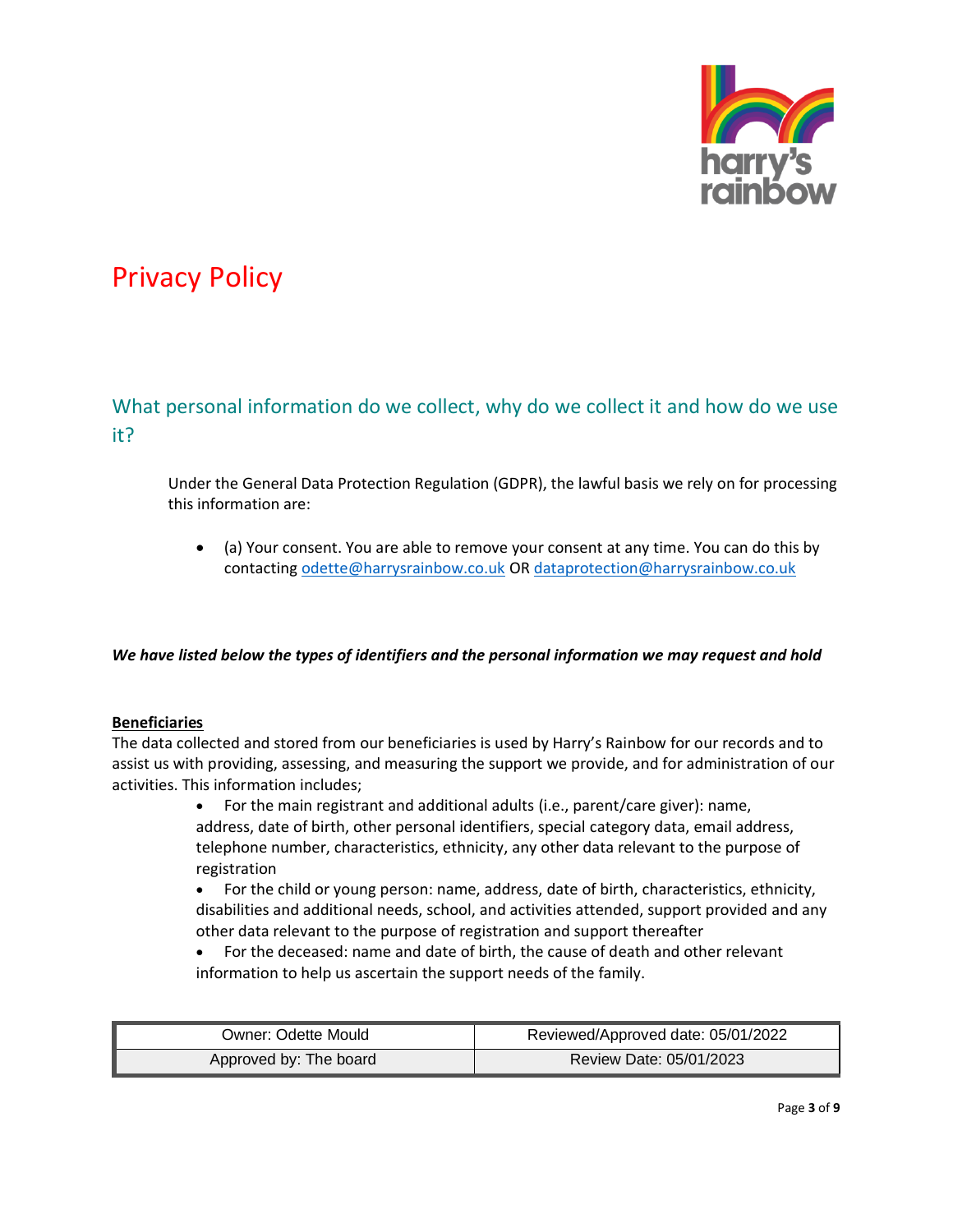

• Information contained within surveys and evaluation forms for the purposes of assessing support needs, signposting, and making referrals, with consent and evaluating impact

Where we are providing activities, we may record dates of any short break booking, transport booking details, bank account information and information for any additional family members attending. Some of this data may be passed onto third parties, for example: the activity venue or transport providers, with your consent.

Where we have discussed referrals or signposting, to partner or other organisations it may be necessary to pass on some of your data, with consent, for example: Arthur Ellis, Ride High.

#### **Referrer**

In some cases, we receive referrals for our services for potential beneficiaries who have lost a family member. This might be from a school, friend, social services, charity, or other official bodies. Information collected in these instances include:

- Name, email, telephone number of potential beneficiary.
- Address, if consent is given by referred.
- Additional personal details on why support is required.

#### **Supporters (Fundraisers, Donors, Heroes, Corporate)**

We are indebted to a range of people who devote their time, energy, and money to supporting our charity. In the course of our work with such volunteers, we hold personal information which is used to contact you about events you are involved in, volunteering opportunities and fundraising activities, or to otherwise communicate with you regarding your support of the charity.

This information can include:

• name, address, email, telephone number, date of birth, signature, consent disclaimer, and details on activity being undertaken, survey and questionnaire responses and any other data relevant to the relationship between the person and the charity

| Owner: Odette Mould    | Reviewed/Approved date: 05/01/2022 |
|------------------------|------------------------------------|
| Approved by: The board | Review Date: 05/01/2023            |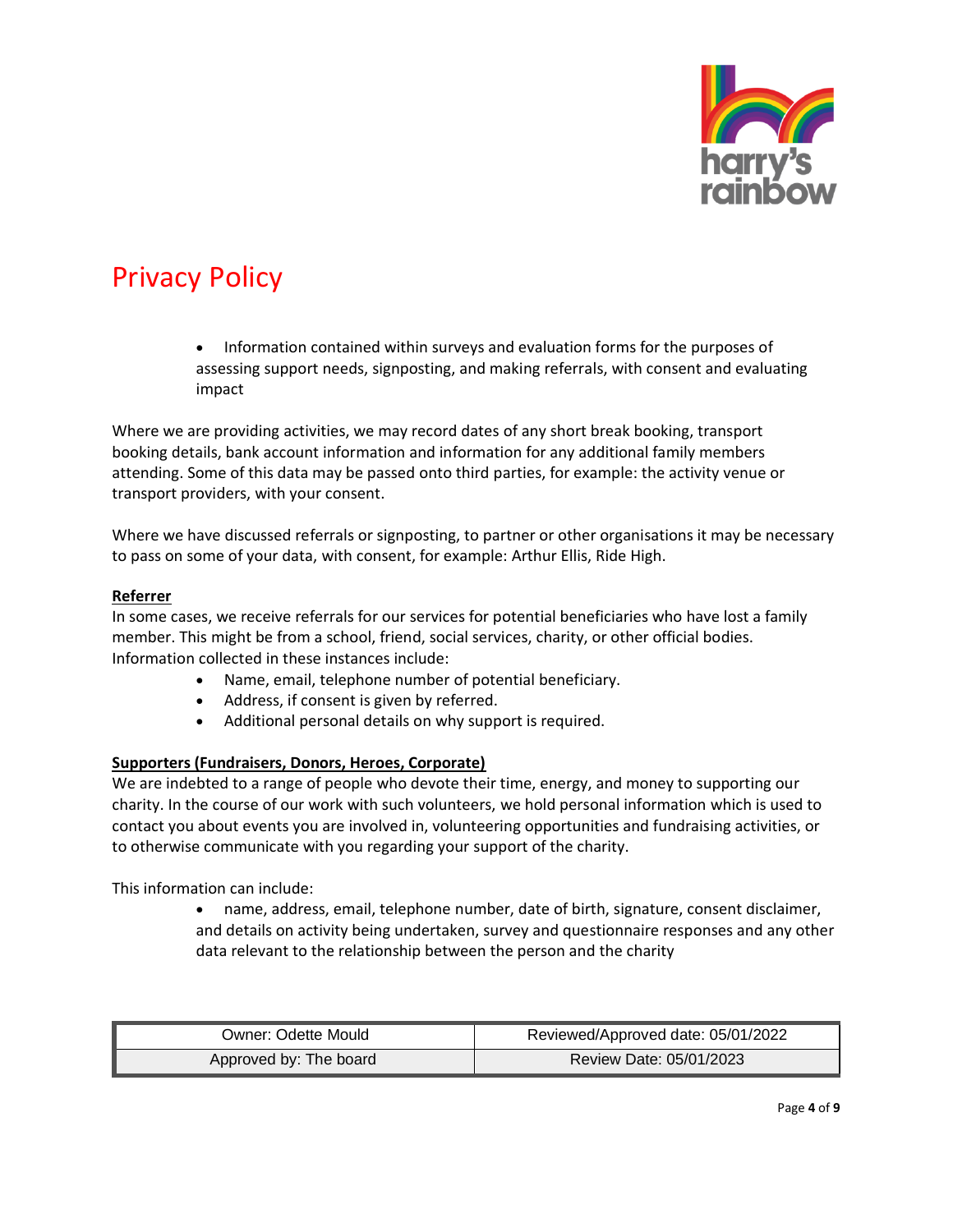

#### **Subscribers to our newsletters**

Your data will be stored for us to contact you from time to time, providing you with updates on our work, our events, and fundraising activities. This information includes:

• name, address, email, consent to receive newsletter by email and /or post

#### **School data**

The support we provide extends to schools and as such we may store:

- Contact details for the school, specifically name and address, email address for main contact and telephone number, information about meetings held and resources provided
- Referral contact information (see referrer)

#### **Photography & Videography**

Photographs and videos taken of our beneficiaries and volunteers are included within the definition of personal information. Harry's Rainbow will only use photos taken by employees, volunteers and Trustees or their authorised agents, unless otherwise consented and agreed. Permission to take photos and video is sought at point of registration for beneficiaries as well as at the point of the material being taken. Consent is requested of any stakeholder before material is taken. Photographs and videos may be used on our website and social media channels (such as Facebook, Twitter, and Instagram) and/or in our printed literature or by the media (including newspapers and broadcast media) for the promotion of our service.

| Owner: Odette Mould    | Reviewed/Approved date: 05/01/2022 |
|------------------------|------------------------------------|
| Approved by: The board | Review Date: 05/01/2023            |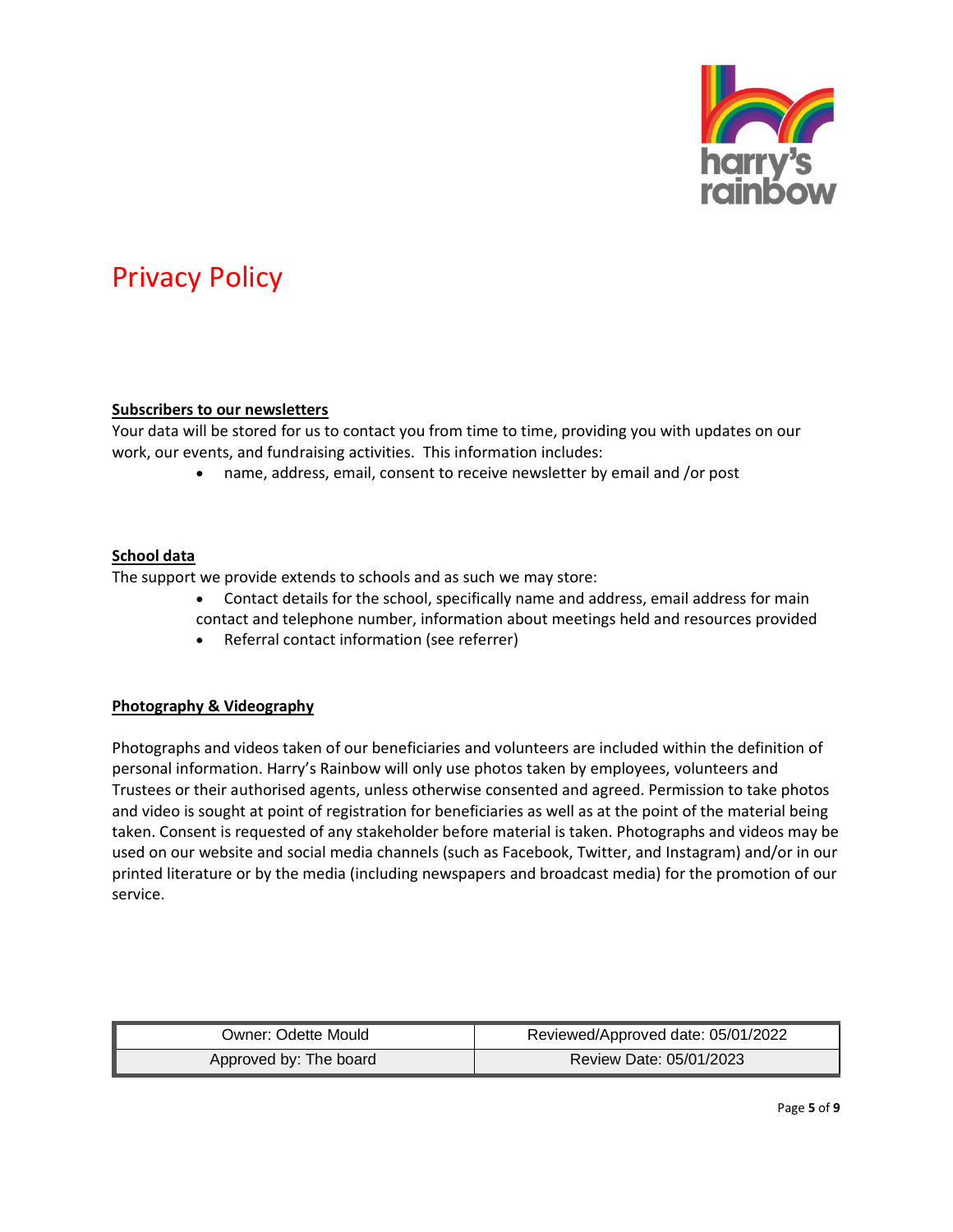

## How do we protect and store your personal information?

- Your data is stored electronically and in some cases on paper files.
- All data is stored in a locked cabinet and electronic files are password protected.

• This data is accessed and used by authorised persons within our organisation and is only shared outside of Harry's Rainbow if we are: providing transport or an activity provided by an external agency, making a counselling referral OR unless there is a risk of harm to the child and/or others in which case we will refer to our Child Protection Policy.

• Our Data Protection Policy outlines further details on how our staff and volunteers are expected to maintain your data and confidentiality

## How long will you keep my information?

We will not keep your personal information for any longer than is necessary for our charity's purposes or for legal requirements. Our Data Retention Policy outlines how long we keep specific data for, considering regulations and business need.

### **Your legal rights**

Under the General Data Protection Regulation (GDPR), you have the following rights:

- the right to be informed
- the right to access your personal information
- the right to edit and update your personal information
- the right to request to have your personal information deleted
- the right to restrict processing of your personal information

| Owner: Odette Mould    | Reviewed/Approved date: 05/01/2022 |
|------------------------|------------------------------------|
| Approved by: The board | Review Date: 05/01/2023            |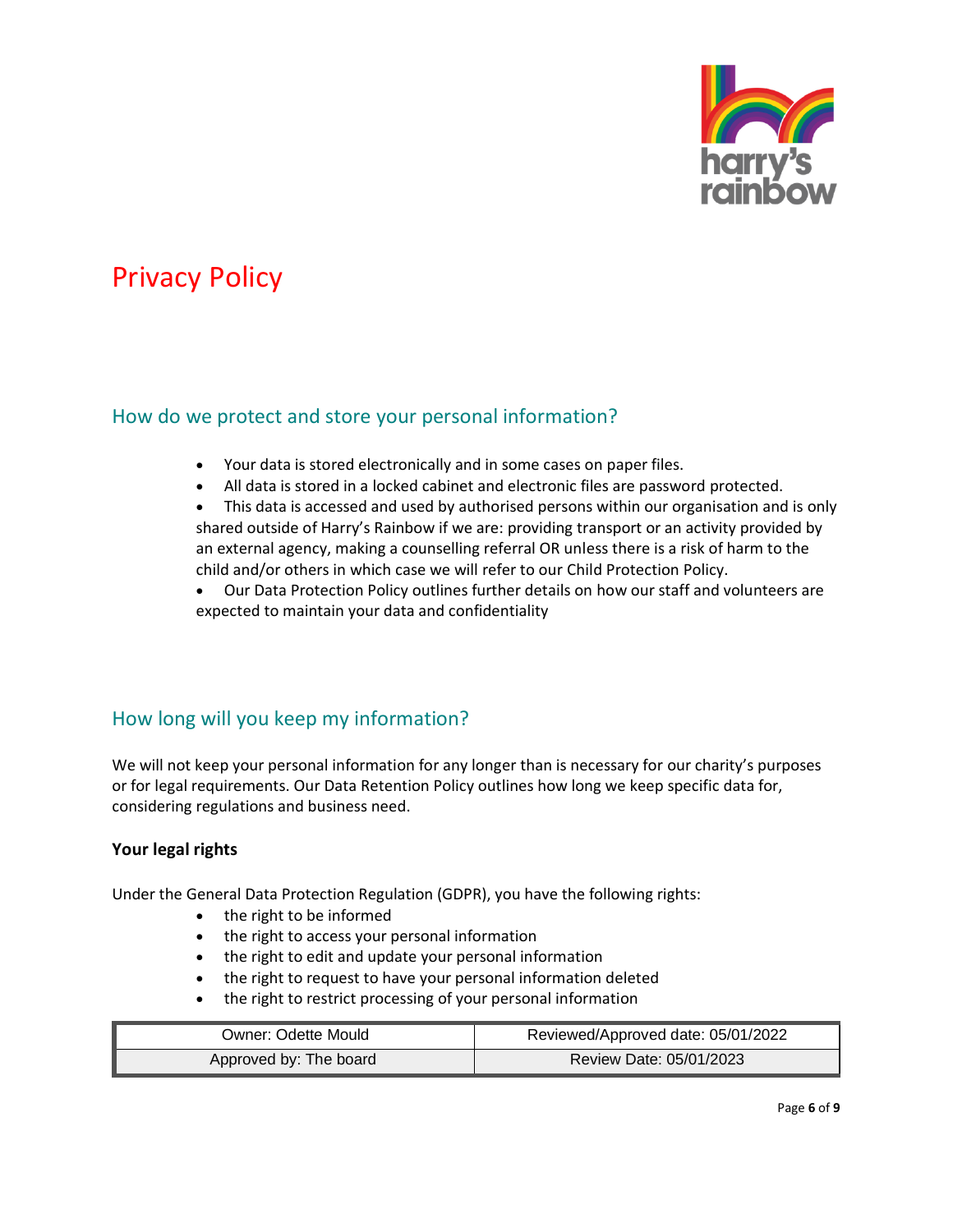

- the right to data portability
- the right to object including automated decision making and profiling
- the right to lodge a complaint with a supervisory authority

If you wish to exercise your rights, please contact us using the details below.

### How can you access, amend, or remove your personal information?

To request a copy of the information we hold about you, provide or withdraw consent, or make a complaint about how we have handled your personal data please contact us. You can email our data controller at [dataprotection@harrysrainbow.co.uk](mailto:dataprotection@harrysrainbow.co.uk) or contact us at:

The Data Protection Officer Harry's Rainbow 7 Warren Yard, Warren Park Wolverton Mill Milton Keynes, MK12 5NW

We will request proof of your identity, to ensure we do not pass personal information to anyone else other than the person making the request. We will complete your request within 1 month.

You can also complain to the ICO if you are unhappy with how we have used your data.

The ICO's address: Information Commissioner's Office Wycliffe House Water Lane Wilmslow Cheshire SK9 5AF Helpline number: 0303 123 1113

| Owner: Odette Mould    | Reviewed/Approved date: 05/01/2022 |
|------------------------|------------------------------------|
| Approved by: The board | Review Date: 05/01/2023            |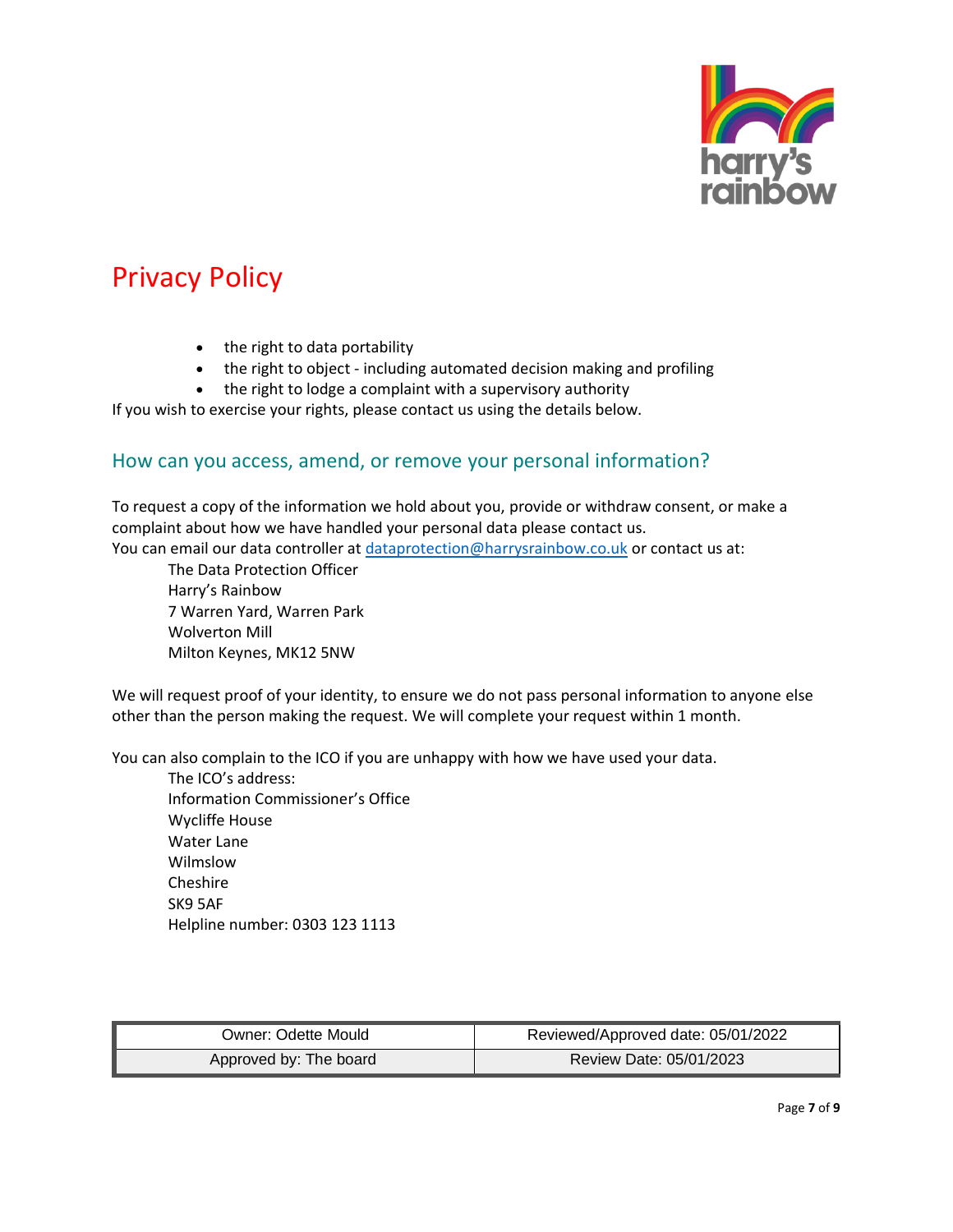

#### **\*Cookies**

Cookies are text files placed on your computer to collect standard Internet log information and visitor behavior information. When you visit our website, we may collect information from you automatically through cookies or similar technology. For further information, visit allaboutcookies.org.

### **How we use Cookies**

We use Google Analytics tracking cookies to collect anonymous traffic data about your use of this website.

This information is stored by Google and subject to their privacy policy, which can be viewed here: [http://www.google.com/privacy.html.](http://www.google.com/privacy.html)

Google Analytics collects information such as pages you visit on this site, the browser and operating system you use, and time spent viewing pages.

The purpose of this information is to help us improve the site for future visitors.

The social plug-ins for Twitter and Facebook at the bottom of this page may also set or retrieve cookies on your device, if you are logged in to these websites, or have previously downloaded cookies controlled by these sites.

### **Privacy policies of other websites**

The Harry's Rainbow website contains links to other websites. Our privacy policy applies only to our website, so if you click on a link to another website, you should read their privacy policy.

### **Changes to our Privacy Policy**

We may update this privacy statement from time-to-time by posting an updated version on our website. You should check this page occasionally to ensure you are happy with any changes. We may also notify you of changes to our privacy statement by email.

| Owner: Odette Mould    | Reviewed/Approved date: 05/01/2022 |
|------------------------|------------------------------------|
| Approved by: The board | Review Date: 05/01/2023            |